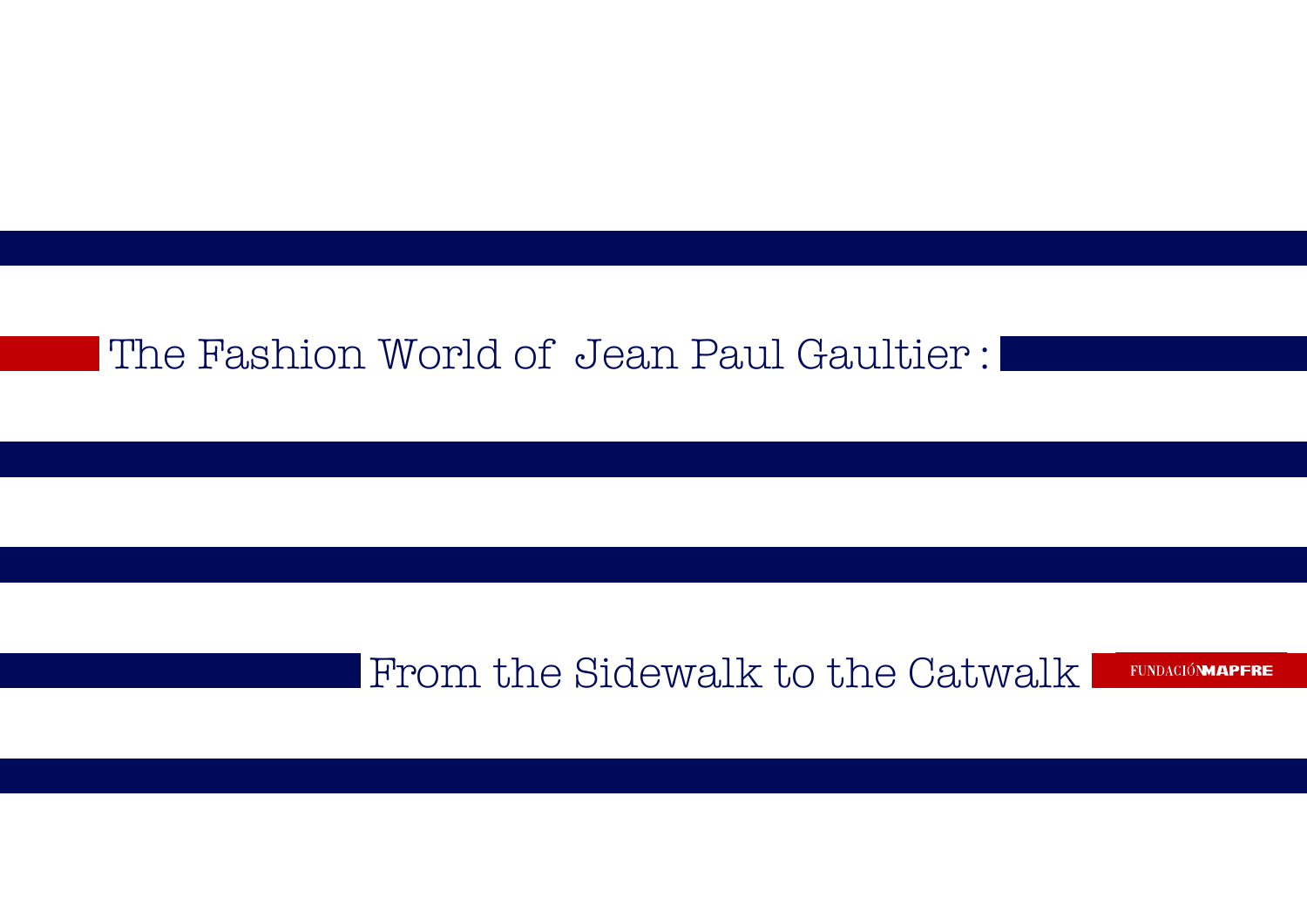The Instituto de Cultura of **FUNDACIÓN MAPFRE** is pleased to invite you to the press conference which will be held on 5 OCTOBER 2012 at 12 (noon) in the FUNDACIÓN MAPFRE AUDITORIUM (Paseo de Recoletos 23) in connection with the exhibition The Fashion World of Jean Paul Gaultier : From the Sidewalk to the Catwalk.

#### **FUNDACIÓNMAPFRE**

Participants will include : Jean Paul Gaultier, Alberto Manzano Martos, Chairman of FUNDACIÓN MAPFRE, Pablo Jiménez Burillo, Director of the Instituto de Cultura, Thierry-Maxime Loriot, Curator of the show and Project Manager Fashion and Design at the Montreal Museum of Fine Arts, and Nathalie Bondil, Director and Chief Curator of the Montreal Museum of Fine Arts.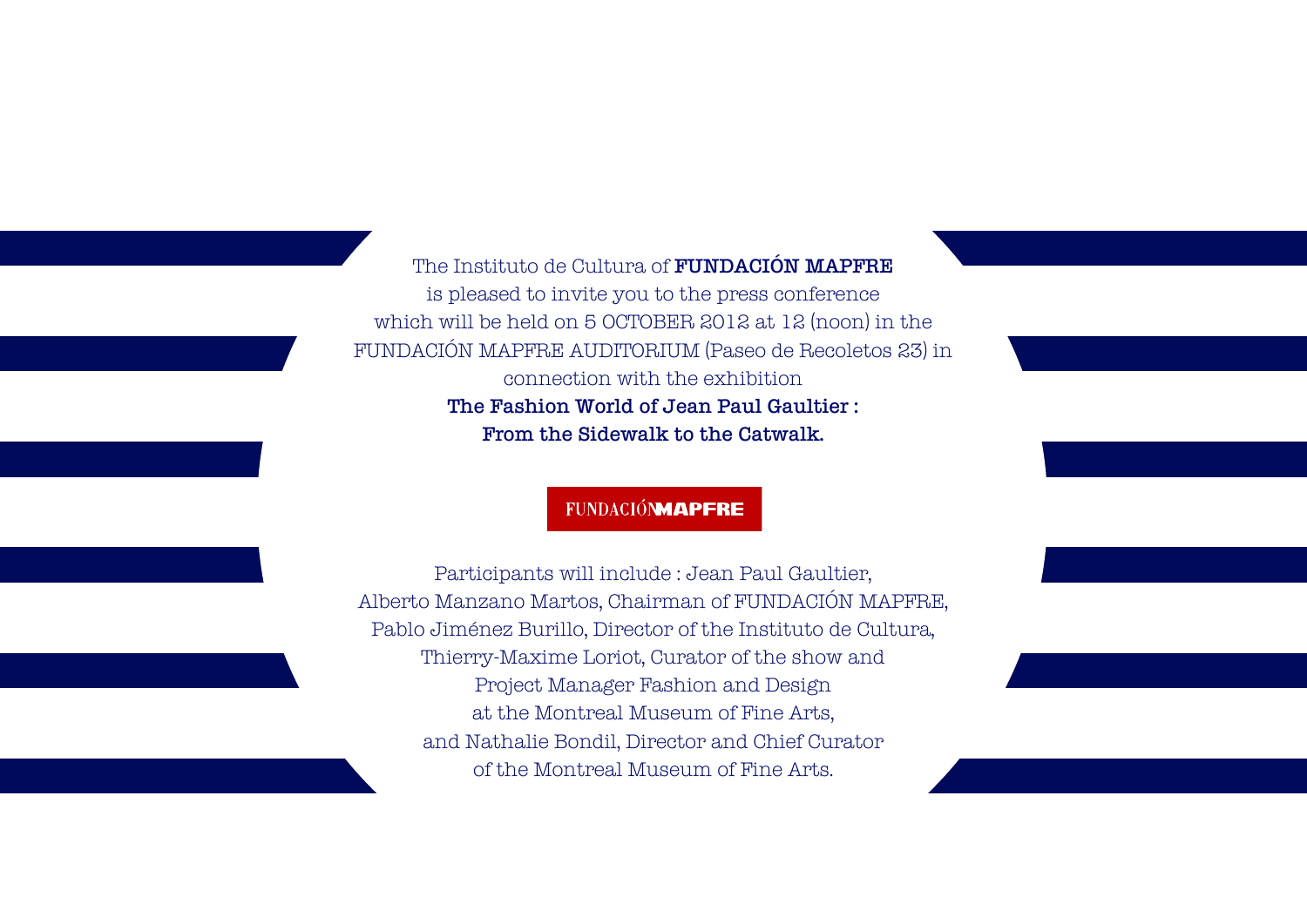# The Fashion World of Jean Paul Gaultier : From the Sidewalk to the Catwalk.

| Opening:                                                                                                                                                                               | 5 October 2012 between 17:00 - 21:00hrs                                                                       |
|----------------------------------------------------------------------------------------------------------------------------------------------------------------------------------------|---------------------------------------------------------------------------------------------------------------|
| <b>Press Conference:</b>                                                                                                                                                               | 5 October 2012 at 12:00 (noon)                                                                                |
| Dates:                                                                                                                                                                                 | 6 October 2012 - 6 January 2013                                                                               |
| Place:                                                                                                                                                                                 | FUNDACIÓN MAPFRE - RECOLETOS EXHIBITION HALL<br>Paseo de Recoletos 23, Madrid                                 |
| Curator:                                                                                                                                                                               | Thierry-Maxime Loriot                                                                                         |
| Produced by:                                                                                                                                                                           | Montreal Museum of Fine Arts in association with<br>the Maison Jean Paul Gaultier, Paris and FUNDACIÓN MAPFRE |
|                                                                                                                                                                                        | MUSĒE DES<br><b>BEAUX-ARTS</b><br>MONTRÈAI                                                                    |
| Website:<br><b>Facebook:</b><br>Twitter:                                                                                                                                               | www.exposicionesmapfrearte.com/jpg<br>www.facebook.com/fundacionmapfrecultura<br>@mapfrefcultura              |
| <b>Press contact:</b>                                                                                                                                                                  | Marina Bradbury<br>T: +33 1 49 95 08 06 - mbradbury@agendacom.com<br>Mob.: +33 6 32 69 85 05                  |
| FOR MORE INFORMATION, PLEASE CONTACT FUNDACIÓN MAPFRE'S DEPARTMENT OF PRESS AND COMMUNICATION:<br>ALEJANDRA FERNÁNDEZ, T.: + 34 91 581 84 64 OR +34 690 049 112 - ALEJANDRA@MAPFRE.COM |                                                                                                               |

**FUNDACIONMAPERE** 

Susana Díaz, T.: + 34 91 581 81 96 or +34 638 092 994 - susanadiaz@mapfre.com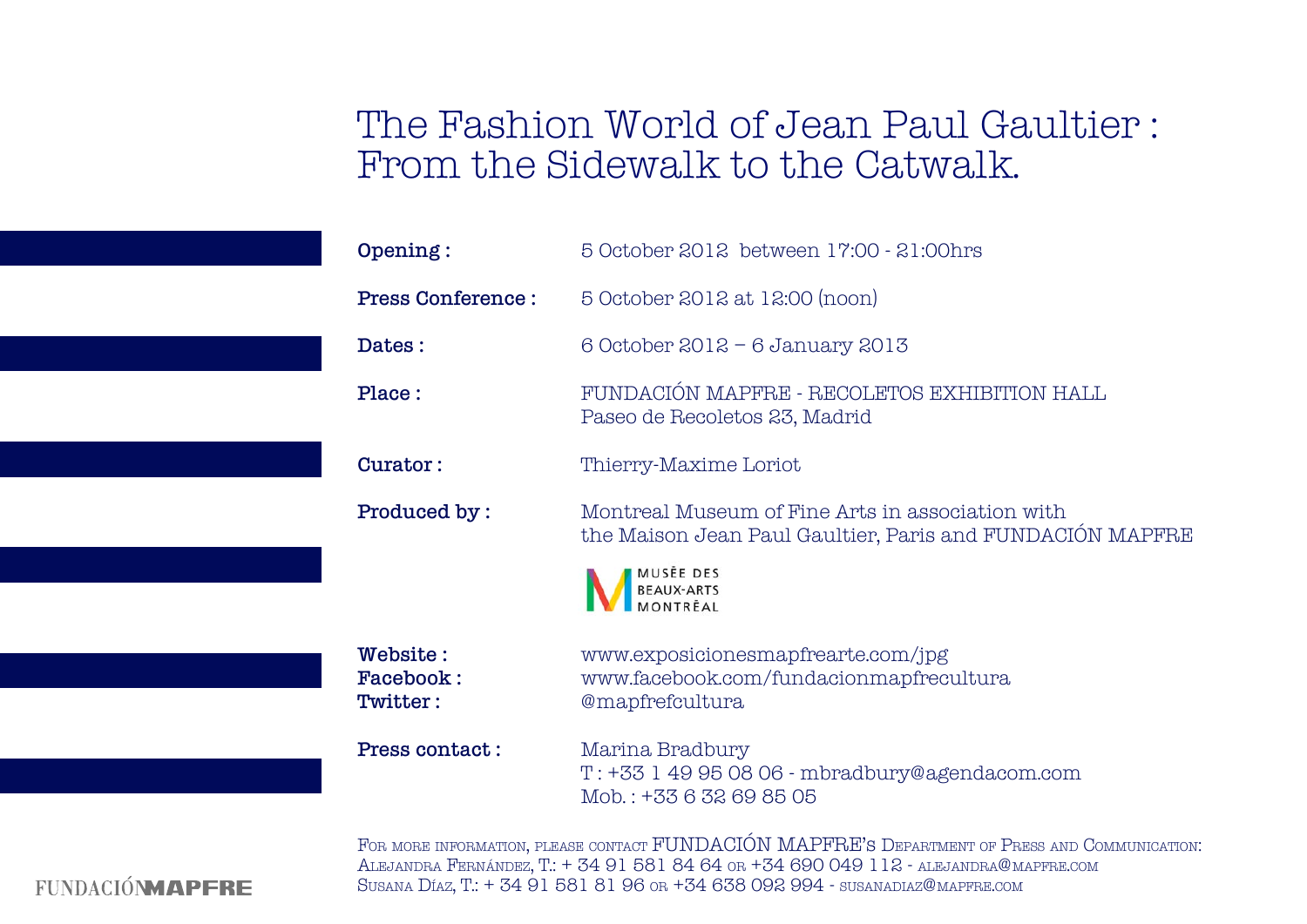# The Fashion World of Jean Paul Gaultier : From the Sidewalk to the Catwalk.

FUNDACIÓN MAPFRE is pleased to present the work of Jean Paul Gaultier for the first time in Spain, celebrating 35 years of creation by Jean Paul Gaultier. Initiated and produced by the Montreal Museum of Fine Arts (MMFA), this is the first international show dedicated to the designer, and aspires to be a groundbreaking project that sheds light on the artist, his work and his influence on the world.

The exhibition, more of a contemporary installation than a retrospective features 110 couture and prêt-à-porter ensembles and over 50 sketches, accompanied by audiovisual materials, excerpts from fashion shows and interviews, and early designs and photographs, all of which testify to Jean Paul Gaultier's daring, cutting-edge style and the genius and careful craftsmanship of his creations. This exhibition tour will present for the first time to the Spanish public the work of JPG and never seen before pieces like the two iconic corsets from Madonna's 1990 Blond Ambition World Tour .

Jean Paul Gaultier has close ties to Spain, as the designer recently admitted in an interview with the show's curator : "As a boy, I travelled often to Spain with my parents, and I even dreamed of becoming a Spanish teacher ! But my greatest passion, fashion, was destined to become my profession. I've worked with a number of Spanish artists, such as Pedro Almodóvar - for whom I worked on three occasions, designing wardrobes for actresses like Rossy de Palma, Elena Anaya and Victoria Abril - and the flamenco dancer Joaquín Cortés. Spain's unique culture, from flamenco to the Madrid Movida, has always been a source of inspiration for me. I've reinterpreted its bolero jackets, fans and Sevillian shawls in several collections."



Pierre et Gilles Jean Paul Gaultier, 1990 DESIGNED SPECIALLY TO ILLUSTRATE THE cover of the autobiographical photonovel  $\hat{A}$  Nous Deux La mode Painted photograph, framed by the artists PRIVATE COLLECTION, PARIS

© Pierre et Gilles. Courtesy of Galerie Jérôme de Noirmont, Paris Photographed by Rainer Torrado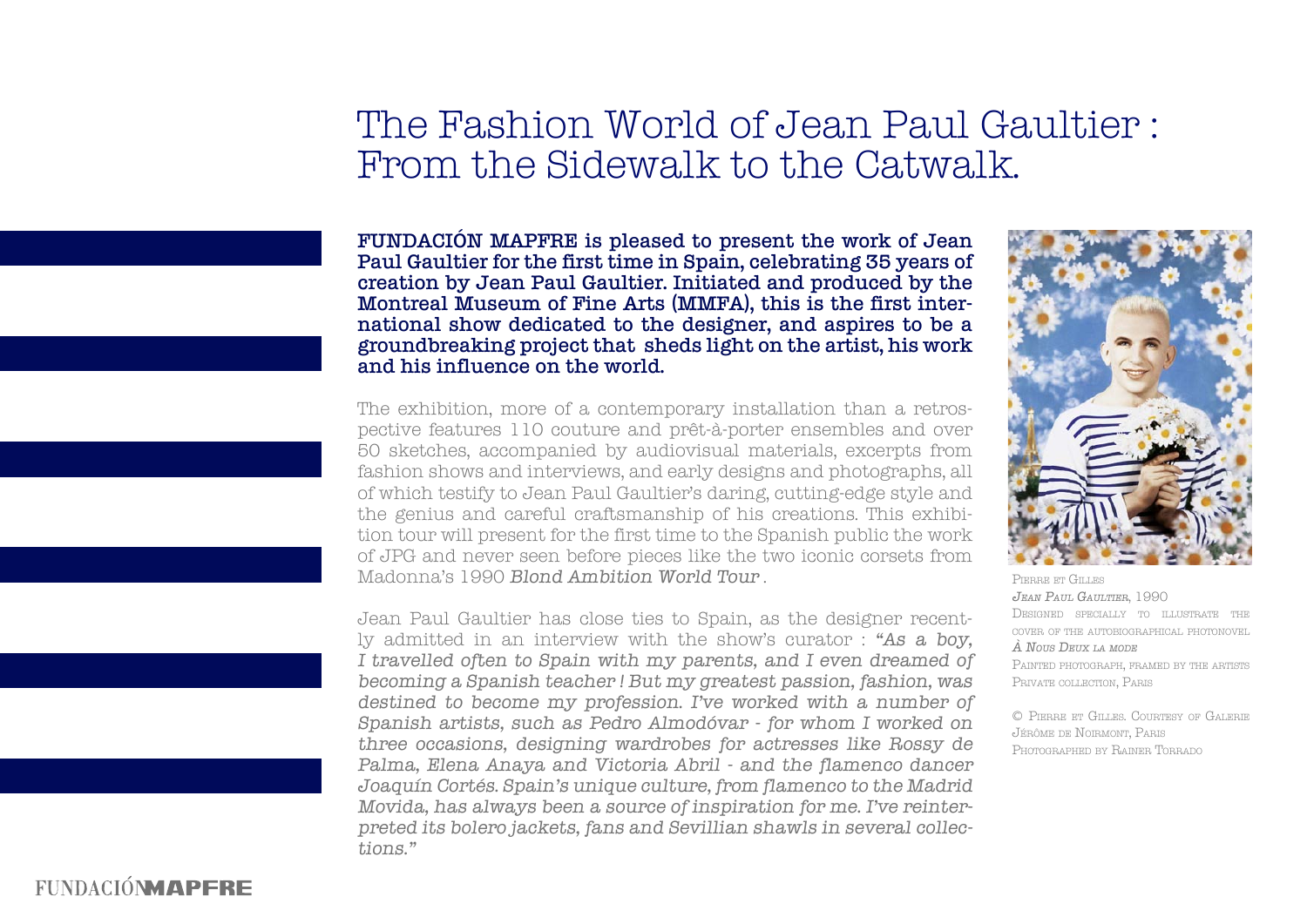That affinity and the artist's collaborations with the Spanish film, fashion and dance industries - and with Pedro Almodóvar in particular - are well documented in this exhibition, for which the film director has loaned wardrobe items and sketches from The Skin I Live In, Bad Education and Kika that will only appear in the Madrid production.

Nathalie Bondil, Director and Chief Curator of the Montreal Museum of Fine Arts started the project with the ambition of creating an exhibition about Jean Paul Gaultier because of his great humanity, his open minded vision of society where everyone can be proud and distinctive because of his/her own identity, far more than the technical virtuosity or the imagination his creations have. Jean Paul Gaultier has often been called the enfant terrible of fashion, a sobriquet he has earned by demonstrating his ability to blend high and low culture, just as art had done before, and use the result in his creations. The street has been his source of inspiration as well as his ultimate goal for, like all great couturiers, his greatest desire is for his creations to be worn, lived in and seen by all the world.

With this goal in mind, FUNDACIÓN MAPFRE has decided to be a part of the tour organised by the Montreal Museum of Fine Arts in collaboration with Maison Jean Paul Gaultier on an ambitious project. The exhibition kicked off in June 2011 in Montreal, after which it travelled to the Dallas Museum of Art and the de Young Fine Arts Museums of San Francisco. Following its stint in Madrid, the show will journey to the Kunsthal Rotterdam in the Netherlands (February-May 2013), and the Arkitekturmuseet in Stockholm (June-September 2013).



Cindy Sherman UNTITLED NO. 131, 1983

Dada collection, Women's prêt-à-porter spring/summer 1983 Collection Neda Young © Courtesy of the artist and Metro PICTURES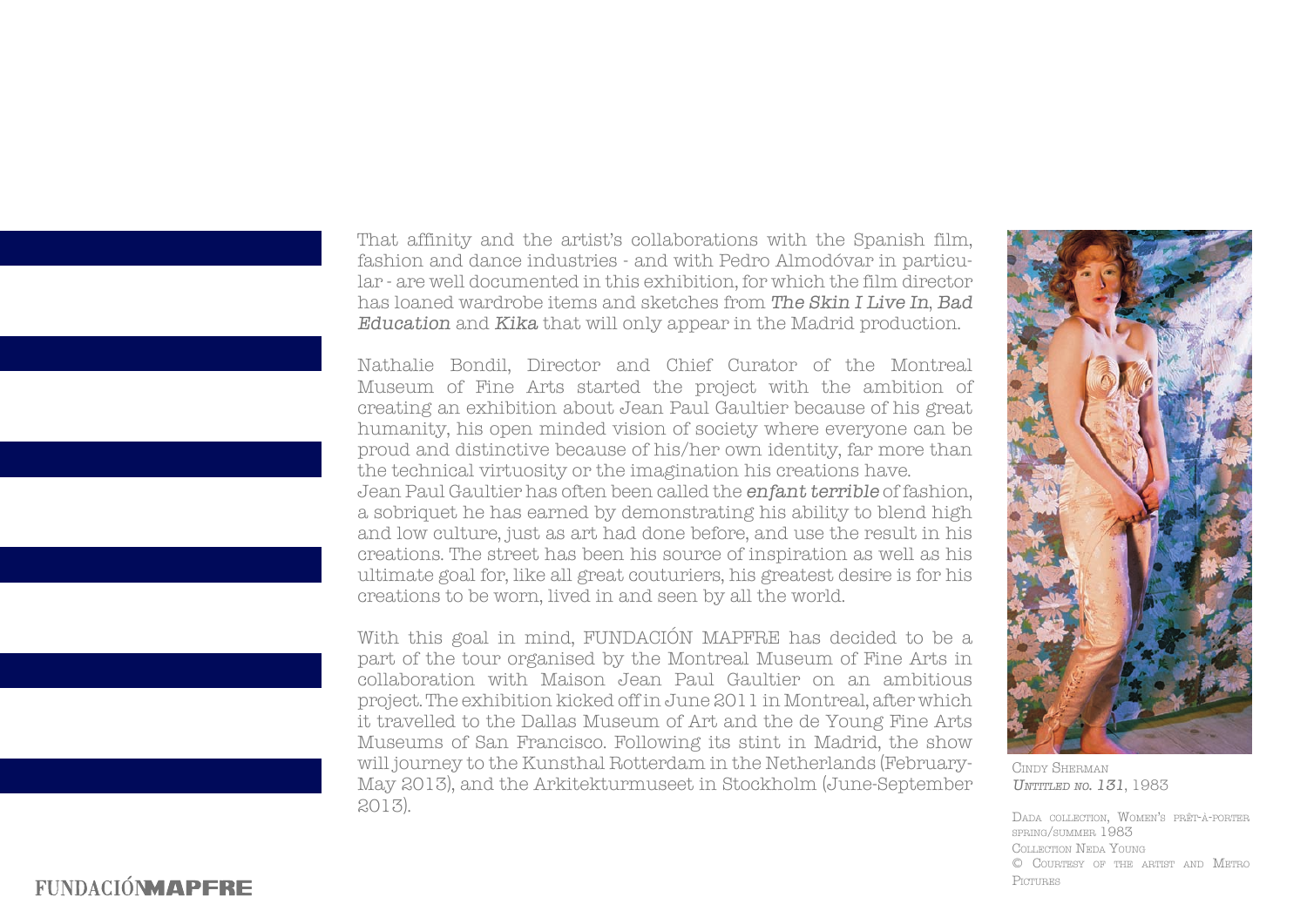After having presented a retrospective on the life and work of Yves Saint Laurent, that great artist who liberated women without compromising on elegance, FUNDACIÓN MAPFRE was eager to examine the work of Jean Paul Gaultier, peeling back the superficial layer of humour to reveal its true importance as one of dominant aesthetic trends of the late 20<sup>ieth</sup> and early 21<sup>st</sup> centuries.

### Throughout his career, Jean Paul Gaultier has proclaimed the right to be different as a basic form of human self-expression.

The exhibition is accompanied by a catalogue published by the Montreal Museum of Fine Arts that documents and analyses Gaultier's entire career and influence on the industry from a chronological and conceptual perspective through interviews and essays by respected figures of the fashion world.

Throughout the galleries, thirty unique mannequins wearing remarkable wigs and headdresses by Odile Gilbert, founder of the Atelier 68 in Paris, come 'alive' with interactive faces created by technologically ingenious audiovisual projections, surprising visitors with their lifelike presence.

Poetic and playful, the production, design and staging of this dynamic audiovisual element has been produced by Denis Marleau and Stéphanie Jasmin of UBU/Compagnie de création from Montreal, Canada. A dozen celebrities, including Gaultier himself, have lent their faces –projected on to the mannequins – and often their voices to this project.

By definition, art constantly seeks out new ways of expressing and representing the context in which it originates. Throughout his career, Jean Paul Gaultier has proclaimed the right to be different as a basic form of human self-expression.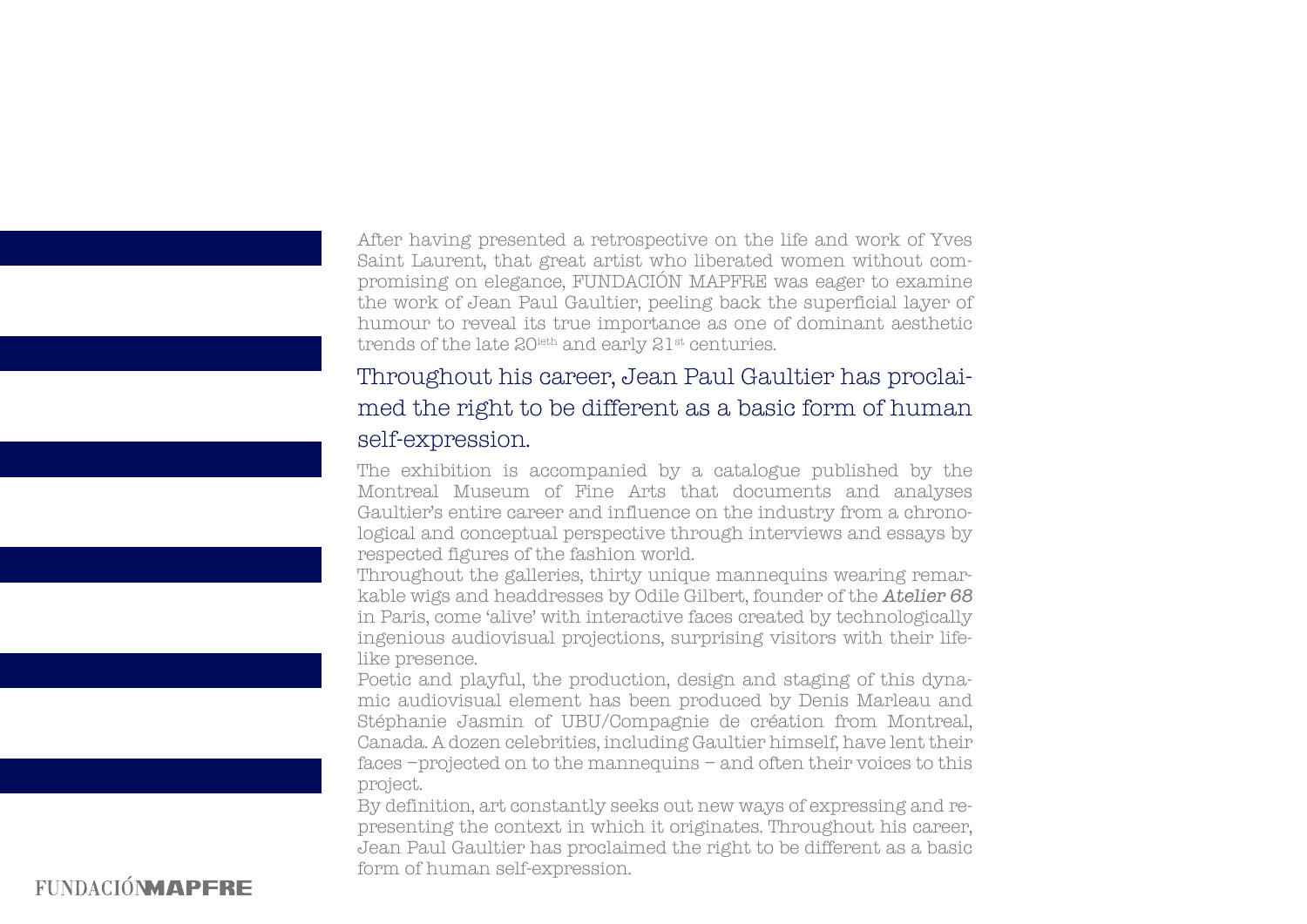# The Odyssey of Jean Paul Gaultier

#### THE EXHIBITION traces the life and work of the artist from his childhood and initiation in the fashion industry to the present day. The show is divided into six sections.

THE ODYSSEY Of Jean Paul Gaultier introduces us to the couturier's universe by way of his trademark themes; sailors, mermaids and religious iconography set the tone of this section where his very first design (1971), never before exhibited, is also on display.





left ROMANTIC INDIA COLLECTION. LASCAR GOWN Haute couture spring/summer 2000 30ieth anniversary retrospective catwalk show, October 2006

© Patrice Stable / Jean Paul Gaultier

right MILES ALDBIDGE Immaculate No. 3 Numéro, May 2007 Virgins (or Madonnas) collection, REGINA MARIS GOWN

Haute couture spring/summer 2007 Alexander Daniels Collection, Amsterdam © Miles Aldridge/trunkarchive.com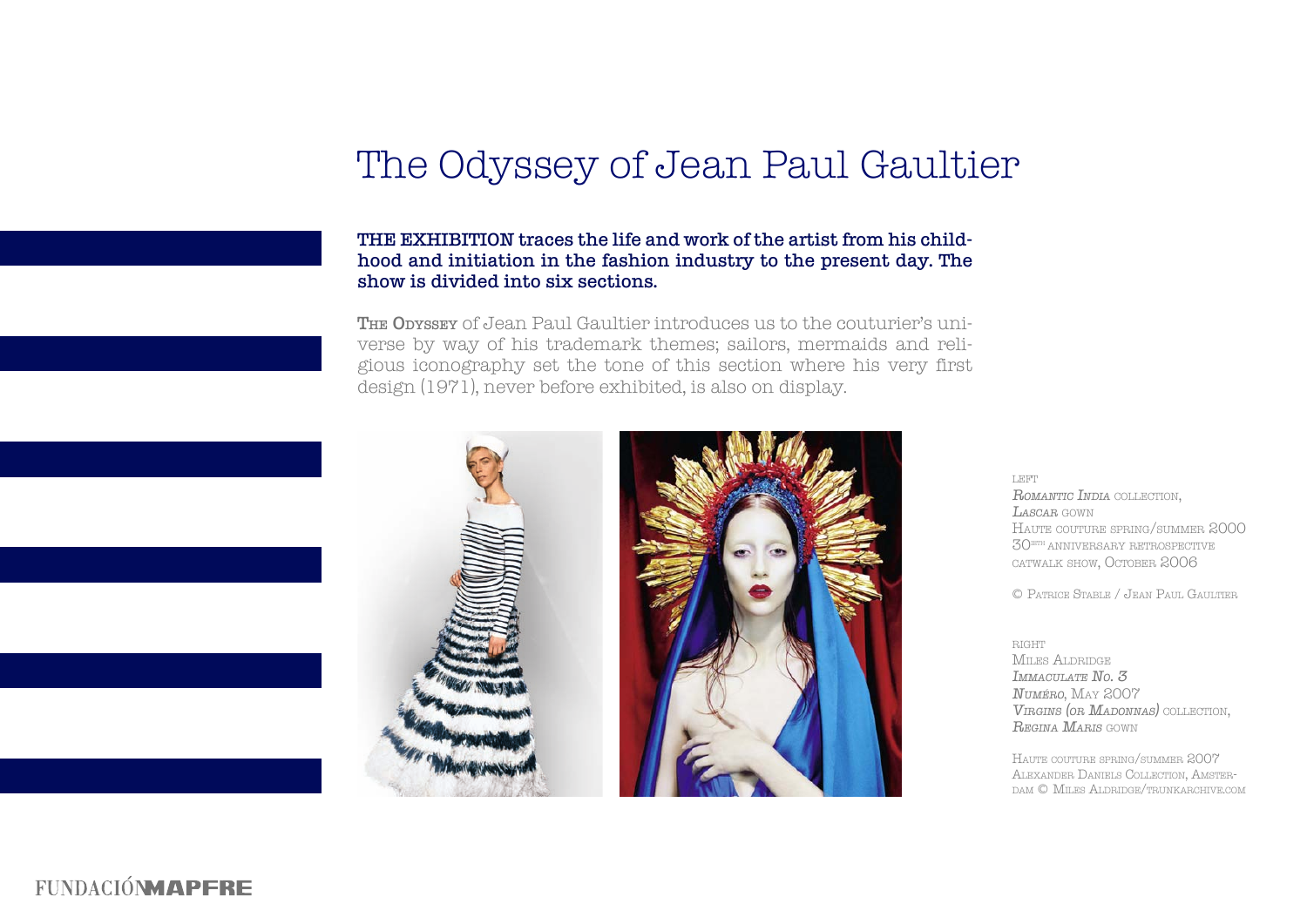# The Boudoir

This section offers us a glimpse of Gaultier's childhood and early influences, dominated by the figure of his grandmother. The film Falbalas made a deep impression on the artist and shaped his ideas for dressing women : corsets, waist-cinchers and the latent subversion of Gaultier's choice to use undergarments as outerwear all stem from these early years, when he first got the idea of turning garments that have traditionally remained hidden from view into symbols of power.

### Gaultier redesigned corsets, garters and underwear, taking them from the shadows of the intimate realm into the limelight.

Gaultier redesigned corsets, garters and underwear, taking them from the shadows of the intimate realm into the limelight. Cone-shaped bras and corset dresses have become empowering icons for women, when he brought feminine lingerie to the surface. This section includes two of Madonna's corsets which the couturier designed for her 1990 Blond Ambition World Tour, which the pop star has graciously loaned for this exhibition and another garment from her 2006 Confessions Tour and MDNA World Tour (2012)

![](_page_7_Picture_4.jpeg)

SKETCH OF MADONNA'S STAGE COSTUME. BLOND AMBITION WORLD TOUR, 1989-1990

© Jean Paul Gaultier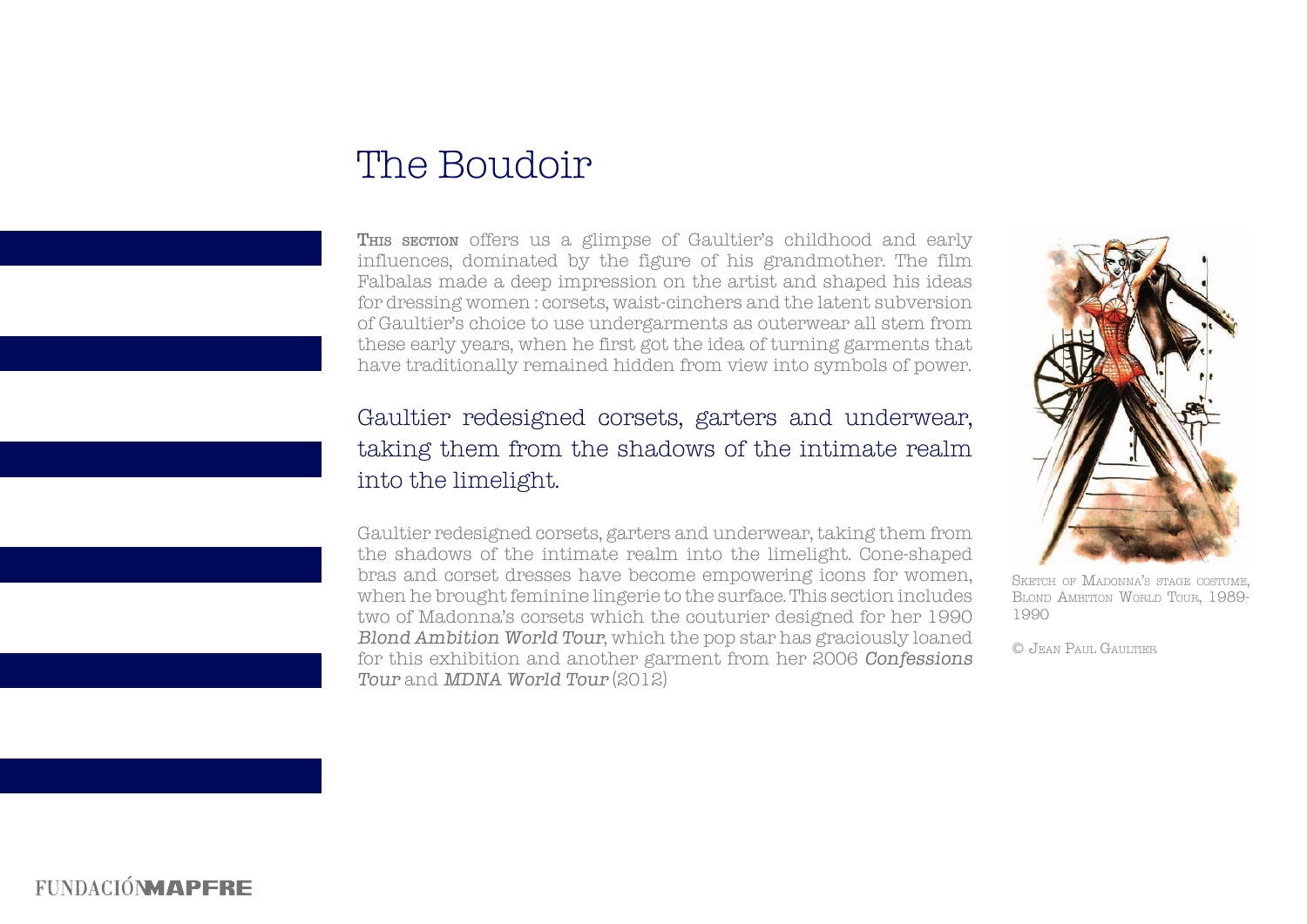# Skin Deep

**SKIN** - what he describes as being the first garment  $-$  and its various types of decoration have been a constantly renewed source of inspiration for the designer. Indeed, in Jean Paul Gaultier's hands, clothing becomes a second skin, sometimes through trompe-l'oeil effects that give the illusion of nudity (such as in the films of Pedro Almodóvar), a flayed human body (Mylène Farmer) or tattoos (Régine Chopinot).

#### Gaultier describes skin as being the first garment.

His creations are guided and his limitless imagination is illustrated by a fascination with skin. This section of the exhibition is also devoted to the Gaultier take on the male sex, with examples of couture designs, including his famous skirts for men.

![](_page_8_Picture_4.jpeg)

LES HUSSARDES COLLECTION INCOGNITO ENSEMBLE

Haute couture autumn/winter 2002-03 ©Patrice Stable/Jean Paul Gaultier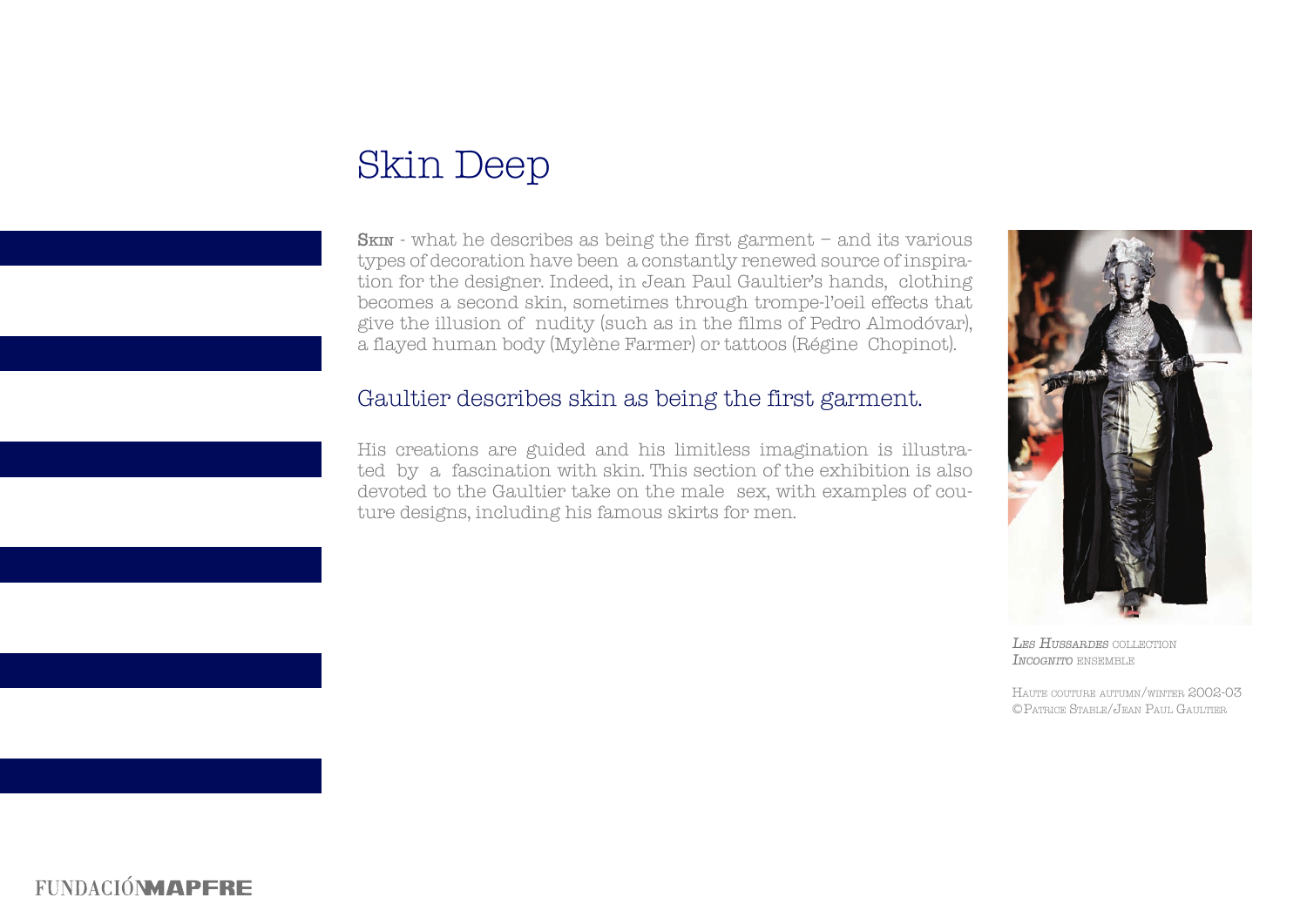### Punk Cancan

THROUGHOUT his career Gaultier has blended apparently contrasting styles and themes: the Parisian classicism and elegance in which he was born and lives, and the origin and development of the punk movement in London, which he discovered and embraced from its inception.

### Gaultier always has blended apparently contrasting styles and themes : the Parisian classicism and elegance with the London Punk movement.

Parisian icons (Kiki de Montparnasse, Catherine Deneuve) and the symbols of his native city, such as the beret and the trench coat, are transformed under the influence of the imagery of Paris' Pigalle and London's tattooed punks. Latex, leather, lace and fishnet take on new meaning as symbols of elegant, convention-defying power.

This section features the special collaboration of Spanish urban graffiti artist SUSO33.

![](_page_9_Picture_5.jpeg)

PARISIENNES COLLECTION

Haute couture autumn/winter 2010-11 © Patrice Stable / Jean Paul Gaultier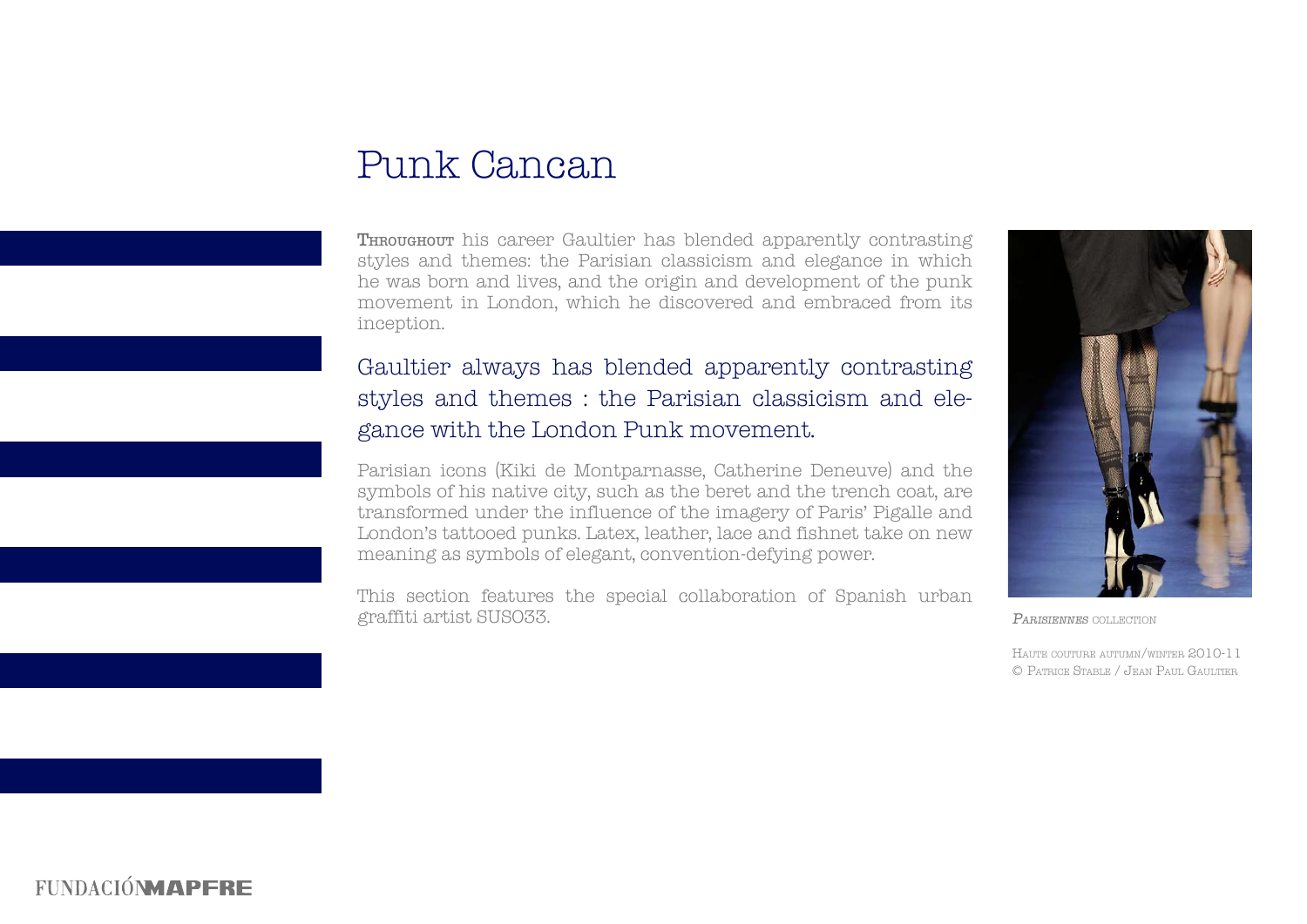# Urban Jungle

GAULTIER MIXES and matches multiethnic influences in what he calls the urban jungle : the Bedouins of the Barbès district, New York rabbis, Chinese women dressed as flamenco dancers ; Russian influences, Bollywood maharajahs and the icons of Spanish culture come together to form a new aesthetic integrated in French haute couture.

To express these trends, he experiments with the use of leather, python skin, crocodile hide and different feathers from exotic animals.

Cultures from all around the world come together to form a new aesthetic integrated in French couture.

![](_page_10_Picture_4.jpeg)

TRIBUTE TO AFRICA COLLECTION. La Mariée gown

HAUTE COUTURE SPRING/SUMMER 2005 © Patrice Stable / Jean Paul Gaultier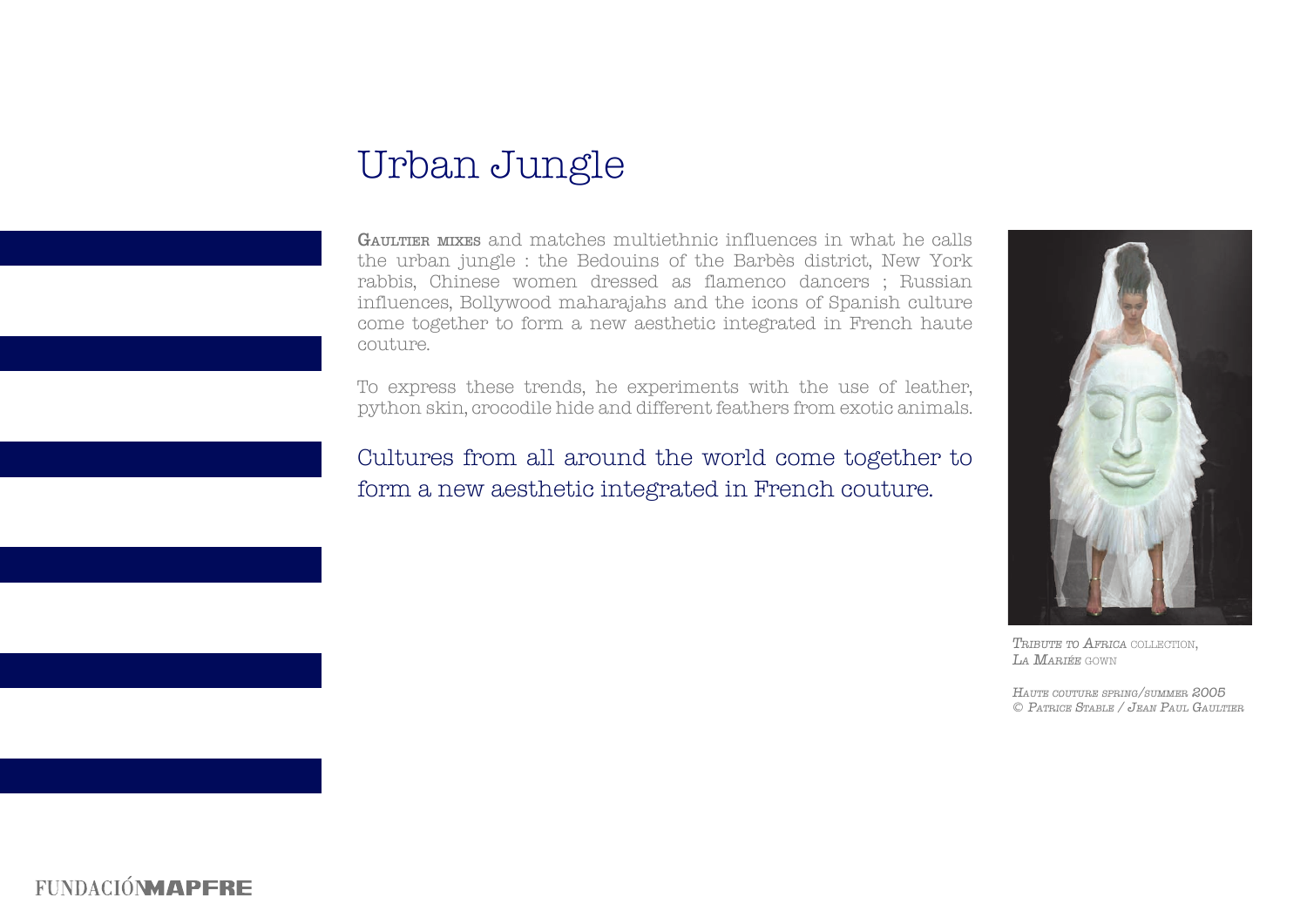# Metropolis

**Borrowing** from the emerging sounds of new wave and house music in the 1970s, Gaultier explored the fields of high technology and science fiction. Since his first pieces of electronic jewellery and the High-Tech collection of 1979, he has always stayed ahead of the fashion pack : vinyl, Lycra, neoprene, three-dimensional fabrics and inflatable material are just some of his pivotal contributions to haute couture.

In his collaborations with pop-rock stars, filmmakers and choreographers, Jean Paul Gaultier proved his ability to continually shock and surprise. This section contains a special area dedicated to the sketches and wardrobe ensembles he produced for Pedro Almodóvar, including the sketch and nude bodysuit for the character of Vicente/ Vera (Elena Anaya) in The Skin I Live In (2011) and the dress worn by Gael García Bernal in Bad Education.

![](_page_11_Picture_3.jpeg)

![](_page_11_Picture_4.jpeg)

 $LEFT$ CAGES COLLECTION, Calligraphie gown

Haute couture autumn/winter 2008-09 © Patrice Stable / Jean Paul Gaultier

**RIGHT** WARDROBE SKETCH FOR THE SKIN I LIVE IN. directed by Pedro Almodóvar, 2011

© Jean Paul Gaultier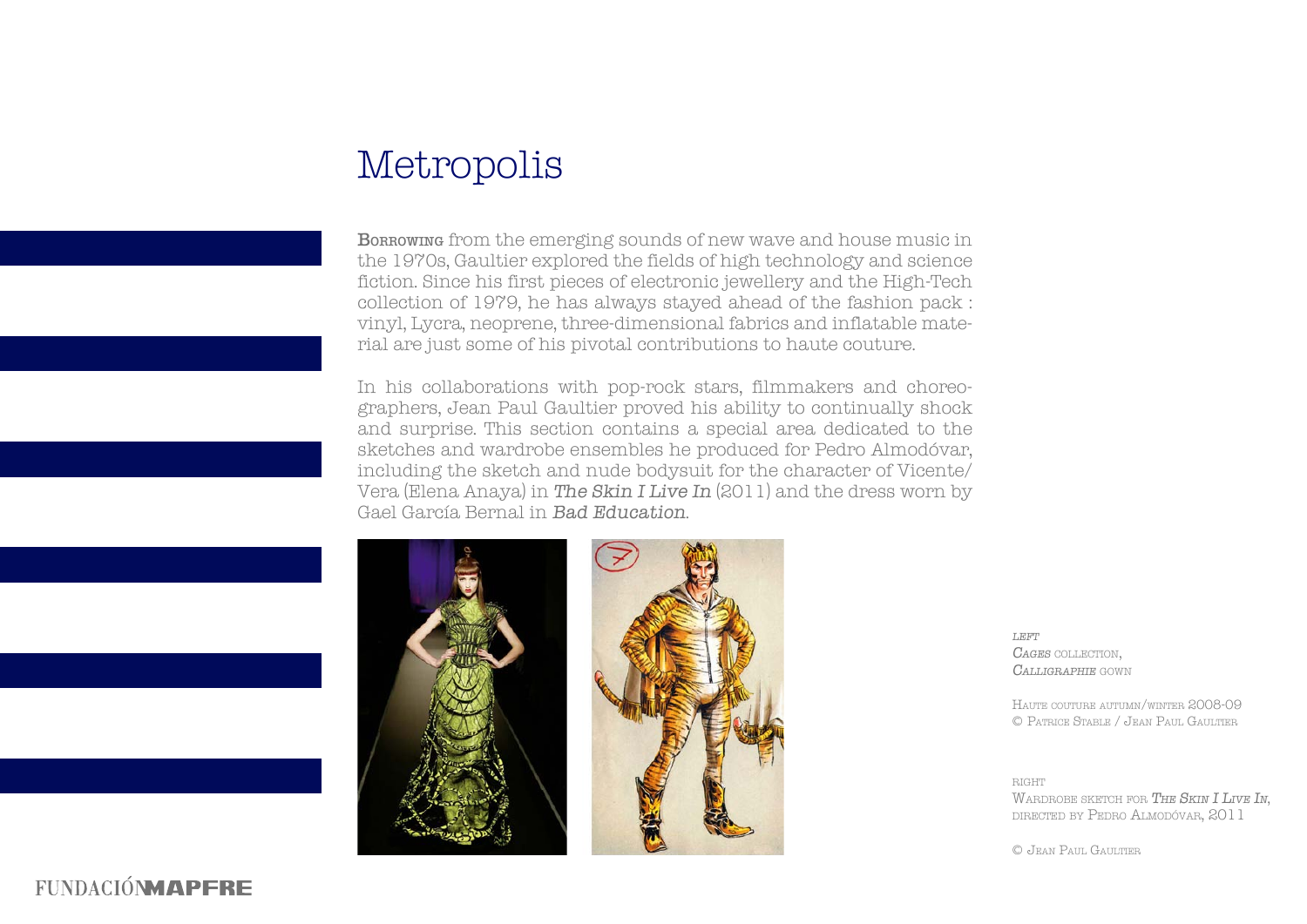# Catalogue

THE SPANISH edition of the catalogue is published by the Montreal Museum of Fine Arts, under the direction of Thierry-Maxime Loriot. It is the first major volume dedicated to Jean Paul Gaultier and features over 40 interviews with people who have collaborated and worked with him throughout his career, such as Pedro Almodóvar, Catherine Deneuve, Madonna, Helen Mirren, Martin Margiela and Dita Von Teese.

The publication also contains an essay by Suzy Menkes, reporter and fashion editor for The New York Times and The International Herald Tribune; two interviews with the artist, including one conducted by the show's curator Thierry-Maxime Loriot; a conversation with Valerie Steele, fashion historian and director of the Museum at the Fashion Institute of Technology, New York, which naturally addresses Gaultier's impact on fashion, art and our times; and a transcript of the couturier's chat with fashion historian Florence Müller about the early years of his life.

It contains images and works never published until now, by the great names of fashion photography Warhol, Erwin Wurm or Mert & Marcus among others.

![](_page_12_Picture_4.jpeg)